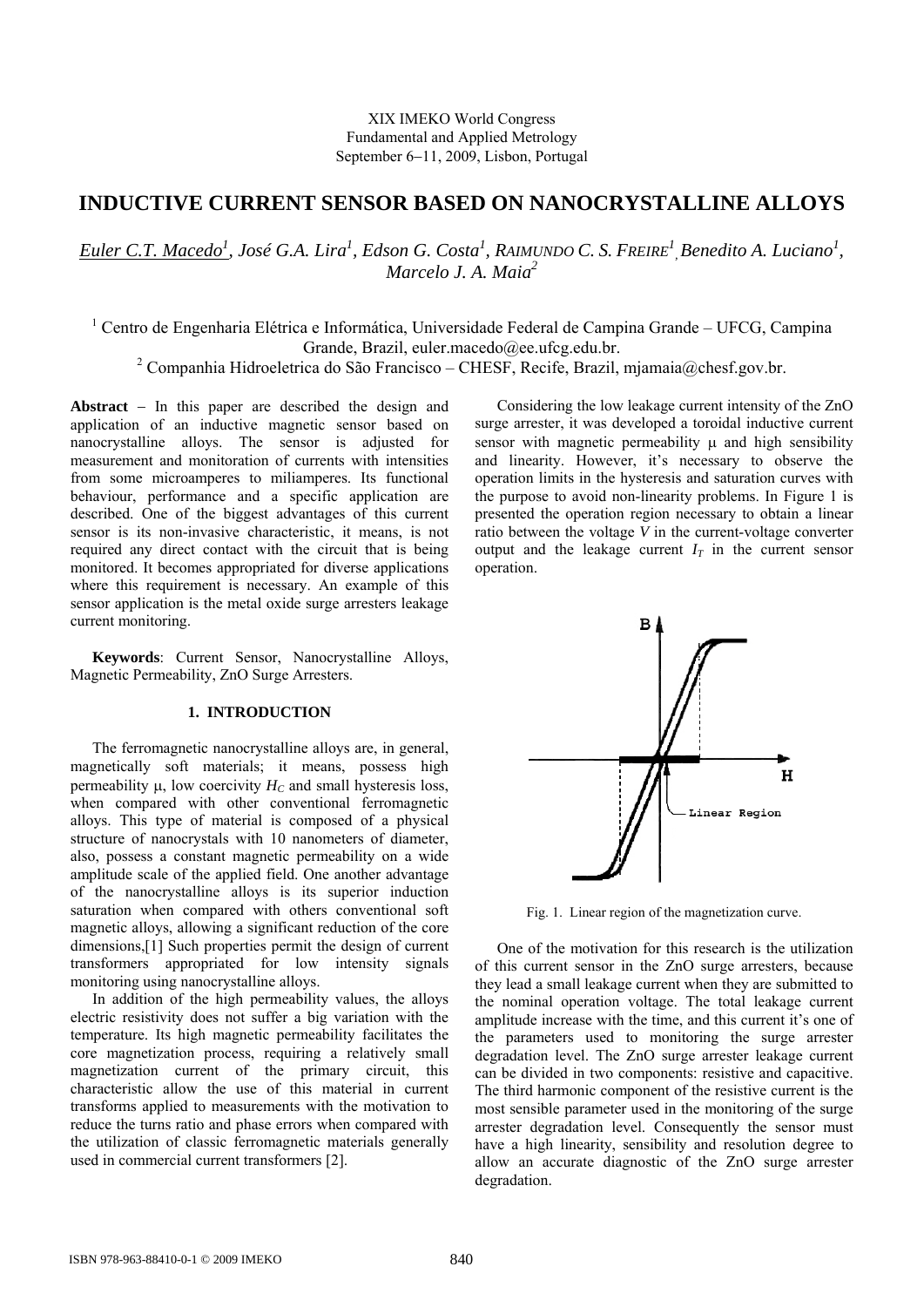#### **2. FUNCTIONAL DESCRIPTION**

The basic principle of the magnetic current sensor for the acquisition of the ZnO leakage current is based on obtaining a voltage that is proportional to the current intensity that is necessary to acquire[4,5]. For such, is necessary to capture the magnetic field intensity *H* generated by the leakage current  $I_T$ . In normal operation, the surge arresters are energized in its top and connected to the ground in its base, the sensor should be installed in its ground cable. As presented in the Fig. 2.



Fig. 2. Schematic installation of a ZnO surge arrester.

For the capture of the generated magnetic flux around the core, as presented in Fig. 3, was used soft magnetic material with high magnetic permeability and toroidal geometric format, with the intention of cause the flux confinement in a closed magnetic circuit.

The functional diagram presented in Fig. 3 illustrates the process used in the conversion of the leakage current intensity value in a proportional equivalent tension. In the figure it is possible to observe that the total leakage current  $I_T$  that circulates in the ground cable, induces in the toroidal nucleus a proportional tension of the flux generated in its nucleus. Thus, if the nucleus material have a large value of magnetic permeability, it's possible to obtain a significant voltage value in the current sensor circuit output. The Ampère's Law establishes that the line integral of *H* in any closed loop path passage is accurately equal to the current enclosed in the loop, in agreement with (1).

$$
\oint \vec{H} \cdot d\vec{l} = H \, 2\pi r = I_T \tag{1}
$$

Equations (2) and (3) show that the *voltage*  $V_s$  is proportional to the time derivative of the magnetic flux and consequently to the time derivative of the leakage current  $I<sub>T</sub>$ , requiring the use of an integrator, as presented in Fig. 3.

In (3), "A" represents the core material transversal area and μ is the permeability of the core magnetic material.

$$
V_s = N_2 \frac{d\phi}{dt} \tag{2}
$$

$$
\frac{d\phi}{dt} = A\frac{dB}{dt} = \mu A \frac{dH}{dt}
$$
 (3)

Applying the Ampère's Law,

$$
H = \frac{N_1 I_T}{l} \tag{4}
$$

Deriving (4) it is obtained (5)

$$
\frac{dH}{dt} = \frac{N_1}{l} \frac{dI_T}{dt} \tag{5}
$$

The result of substituting  $(5)$  in  $(3)$  is  $(6)$ , that presents the dependence of the magnetic flux with the current  $I_T$ .

$$
\frac{d\phi}{dt} = \mu A \frac{N_1}{l} \frac{dI_T}{dt}
$$
 (6)

The circuit physical implementation is composed by the sensor toroidal core followed for a differential amplifier and an integrator, as shown in Fig. 3.



Fig. 3. Schematic diagram of the current sensor element.

#### *2.1. Results*

In the implementation of the metal oxide surge arresters leakage current measurer, it was used a toroidal core based on nanocrystalline magnetic alloy (FeSiBNbCu). In practice, most measurements have been made on a small toroid, typically 25/40 mm in inner/outer diameter and 15 mm in height. The core was submitted to a magnetization current in the primary circuit varying from 100 µA to 10 mA.

An experimental configuration was implemented in laboratory, as shown in Fig. 4, with the objective to compare the acquired current waveform using the proposed current sensor and the current waveform measured in a knew resistance *R* of 1 kΩ. The two signals had been acquired, simultaneously, in two oscilloscope channels. In Fig. 5, 6 and 7, the superior signal waveform represent the voltage measured on the resistance *R*, and the inferior waveform represent the output voltage of the current-voltage sensor corresponding to the current sensor output.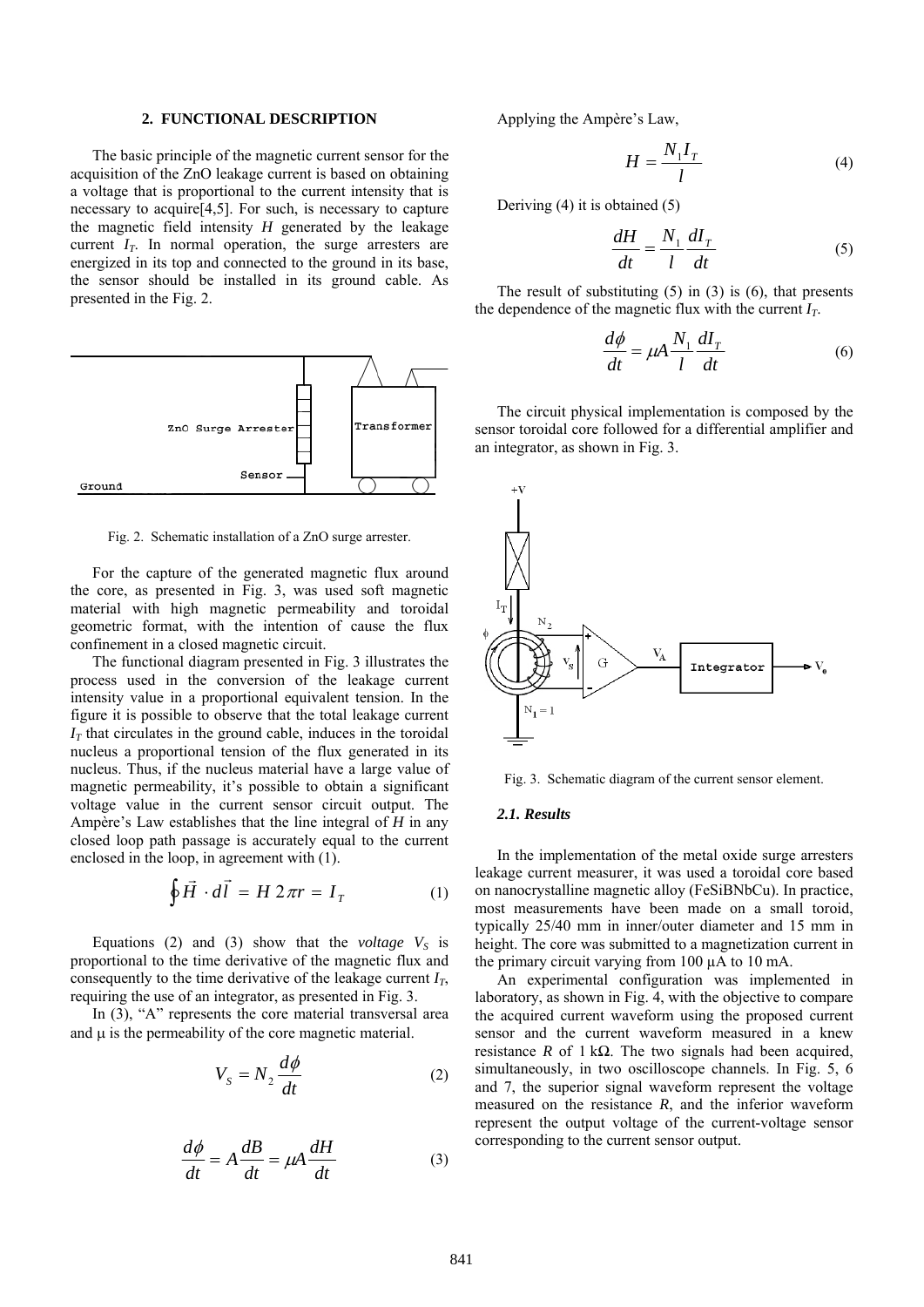

Fig. 4. Experimental tests configuration.

The first experimental step was to apply a triangular waveform of 60 Hz, 1V of peak between the terminals V and the ground, as shown in Fig. 4. The sensor was calibrated in a manner to supply 1 V in the sensor circuit output for each mA that circulates in the primary winding. The objective was to observe the linearity degree in the measurement for a linear variation increase and decrease of the current, and in the sequence, verify the sensor response in relation with the signal harmonic components, the result can be observed in Fig. 5.



Fig. 5. Applied (upper) and acquired (below) triangular waveform.

For evaluation of the sensor response for rapid current transitions and to maintain the desired sensitivity and linearity, it was applied to the core primary winding a Sinc(t) and Pulse(t) magnetization current signals as illustrated in Fig. 6 and 7.



Fig. 6. Applied (upper) and acquired (red) Sinc waveform.



Fig. 7. Applied (upper) and acquired (below) pulse waveform.

### *2.2. Application*

The developed magnetic current sensor was used, in a particular application, for the measurement of the total leakage current that circulates in ZnO surge arresters. An example of the ZnO surge arrester installation in a 230 kV electrical substation is presented in Fig. 8.



Fig. 8. Example of the ZnO Surge Arrester installation in a 230 kV electrical substation, CGII – CHESF.